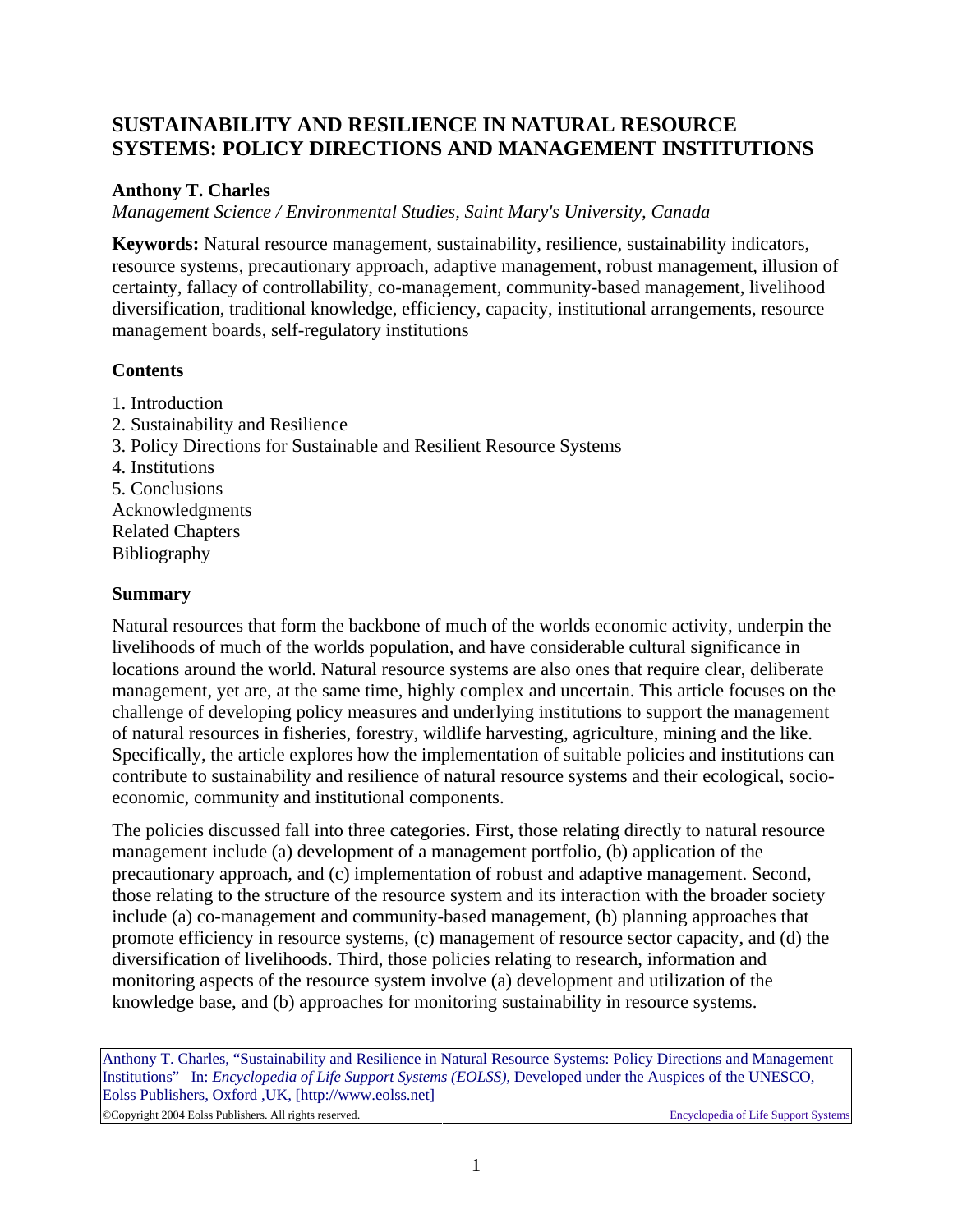<span id="page-1-0"></span>In promoting sustainability and resilience in resource systems, equal attention must be paid to the functioning of resource management institutions the organizational structures within which people interact (such as a resource management agency, an association of resource users, or the marketplace) and the underlying sets of rules and constraints adopted by society to govern behavior in resource use and management. This article explores the characteristics of institutions that may contribute to their own sustainability and resilience, and also the institutional arrangements that may support sustainable, resilient resource systems more broadly. An example of an important attribute of sustainable, resilient institutions is the capability for self-regulation, in which resource users themselves are involved in resource management functions, thereby supporting the management institution in getting the incentives right, so that resource users choose to operate in accordance with regulations and to avoid anti-conservationist actions.

# **1. Introduction**

The worlds natural resources represent a fundamental link between humans and their environment. Whether in fisheries, forestry, agriculture, wildlife harvesting, or mining, the resource base clearly contributes crucial natural ingredients to development. Looking more broadly, natural resources are critical to most global industrial production from processed foods to furniture manufacturing to the production of oil-based plastics. Nowhere is the challenge of sustainable development more obvious than in dealing with the human uses of these natural resources. Given their inherently limited quantities, interactions between resources and the humans using them are constantly confronted with the threat of over-exploitation. This leads to the clear recognition that natural resource industries require deliberate management efforts; a *laissez-faire* approach is not suitable where natural resources are involved.

Natural resource management has an extensive theoretical base, drawing on ecology, economics, and a variety of other disciplines, but in practice, management efforts have met with at best, mixed success. Indeed, a widespread dissatisfaction with failures of the past has led resource management into a state of transition, with frequent calls for new approaches. It can be argued that many problems with resource management have been due to a lack of understanding of the policy and institutional aspects involved in managing natural resource systems. This article focuses on such aspects, and the manner by which suitable policies and institutions can enhance sustainability and resilience in resource systems. We begin with a discussion of the sustainability and resilience concepts themselves, turning then to an examination of policy directions that may support sustainable and resilient resource systems, and finally examining the role of institutions in resource management.

## **2. Sustainability and Resilience**

Historically, the management of natural resources specifically, renewable resources has had as a major theoretical underpinning, the idea of determining a *sustainable yield*: a harvest that can be taken today without causing a decline in the resource available in future years. Two shortcomings of this perspective have become apparent, however. First, a focus on sustainable yield has an intrinsic emphasis on physical *output*, and tends to neglect the underlying natural *processes*, health of the ecosystems, and integrity of ecological interactions. Second, traditional discussions of sustainable yield in resource use have tended to ignore the corresponding human system and its sustainability, an aspect now highlighted in the ideas of *sustainable development*, laid out originally by the World Commission on Environment and Development.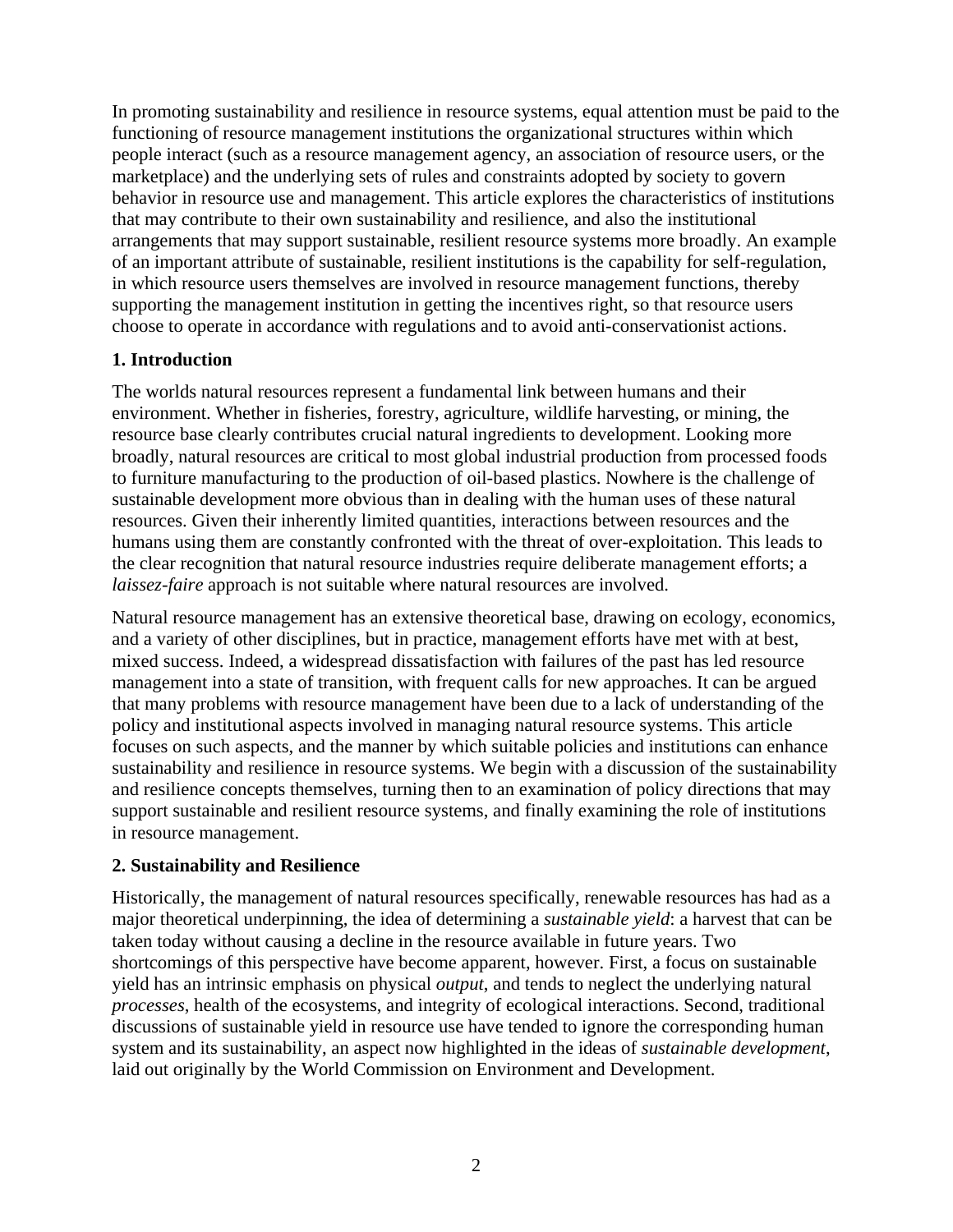There is now wide recognition that sustainability must be viewed broadly, in an integrated manner that involves maintaining and enhancing ecological, socioeconomic, community and institutional well-being. The sustainable development approach has brought about an important evolution from a focus merely on sustaining the output to a more integrated view in which sustainability is multi-faceted, and emphasizes the process as much as the output.

Discussion of sustainability is increasingly linked with the concept of resilience, introduced by the ecologist C.S. Holling to describe the capability of ecosystems to absorb unexpected shocks and perturbations without collapsing, self-destructing or otherwise entering intrinsically undesirable states. Specifically, Holling wrote in his paper "Resilience and stability of ecological systems" (Annual Review of Ecology and Systematics, volume 4, p.17, 1973):

"Resilience determines the persistence of relationships within a system and is a measure of the ability of these systems to absorb changes of state variables, driving variables and parameters, and still persist. In this definition resilience is the property of the system and persistence or probability of extinction is the result."

Thus, a resilient system is one that can absorb and bounce back from perturbations (shocks) caused by natural or human actions. Holling drew a strong distinction between the concept of resilience and that of stability, which he defines as "the ability of a system to return to an equilibrium state after a temporary disturbance." He highlights the point that "a system can be very resilient and still fluctuate greatly, i.e. have low stability" and indeed notes examples that suggest that "the very fact of low stability seems to introduce high resilience."

Hollings work on resilience led to a key conclusion about management in ecological systems that management approaches focusing on the pursuit of stability could be detrimental to resilience. Specifically, Holling noted that pursuit of a stable sustained yield for a renewable resource could change the underlying forces operating on the system to such an extent that "a chance or rare event that previously could be absorbed can trigger a sudden dramatic change and loss of structural integrity of the system."

The idea of resilience, while first formulated with ecosystems in mind, is just as relevant throughout resource systems. For natural resource systems, resilience implies that not only the relevant ecosystem, but also the corresponding human and management systems, are able to absorb perturbations, such that the system as a whole remains able to sustain (on average) a reasonable flow of benefits over time. In a resource sector, then, we can envision resilient management institutions, resilient communities, a resilient economic structure in the resource sector, and a resilient ecosystem in which the resource is located. For example, in thinking of components of human-based systems, such as communities, resilience implies a capability to persist in a healthy state whatever the state of the natural system and the socioeconomic environment. The resource management system should be resilient as well: if something unexpected happens (as is bound to be the case from time to time), will management still perform adequately? Since we cannot predict the unexpected impacts on a resource system, or even know the set of such possibilities, the challenge lies in designing resource management systems with the flexibility to deal as well as possible, and as often as possible, with such surprises.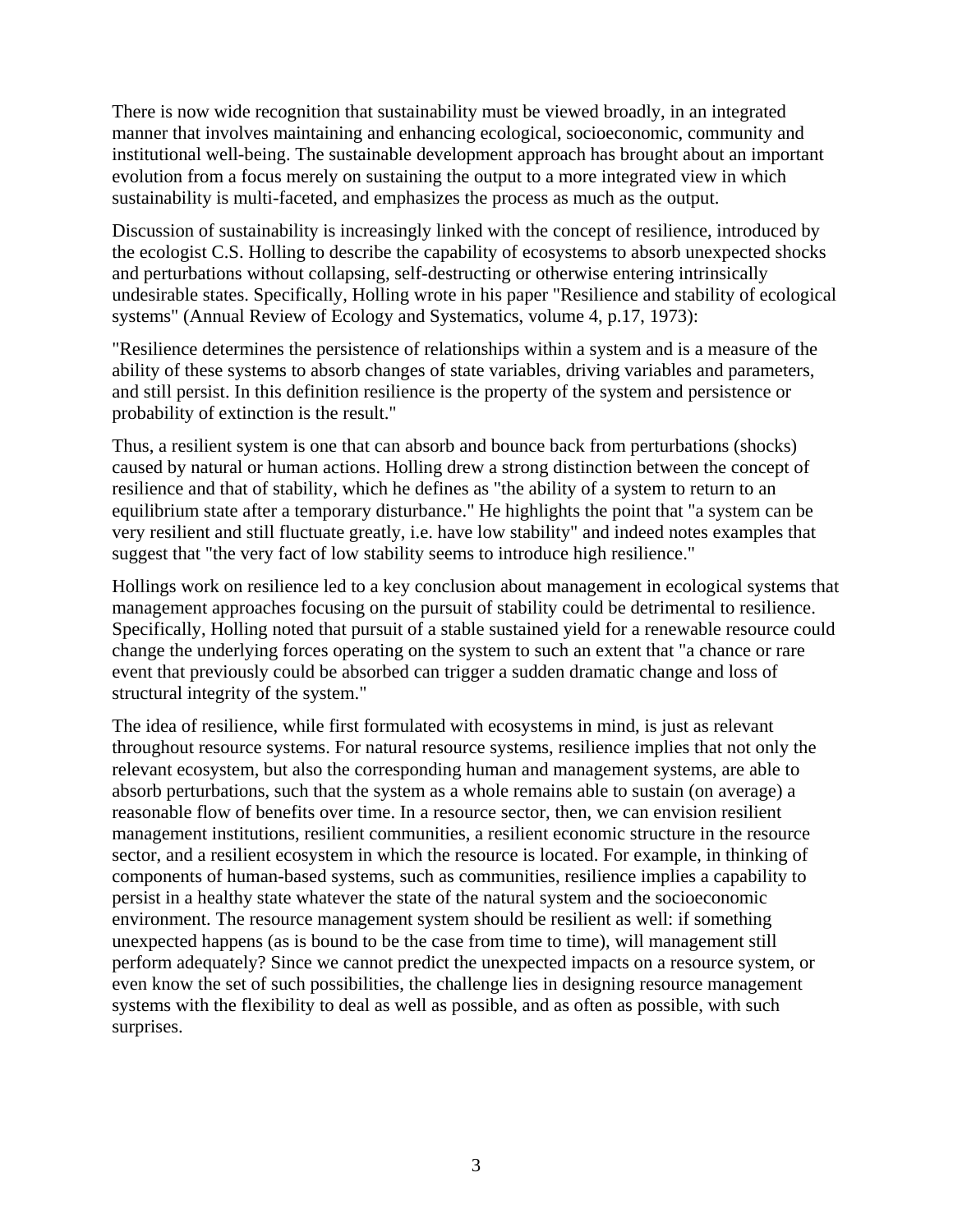## **3. Policy Directions for Sustainable and Resilient Resource Systems**

Management must play a key role in seeking to maintain and enhance the sustainability and resilience of natural resource systems. This section presents several policy directions that may help resource systems function successfully within an uncertain world, even in the face of unexpected changes in natures course, or a poor understanding of the inherent structure and functioning of the systems. The policy directions discussed here fall into three categories: (a) those relating directly to natural resource management, (b) those relating to the structure of the resource system and its interaction with the broader society, and (c) those relating to research, information and monitoring aspects of resource management. Specifically, the topics, to be addressed sequentially below, are as follows:

#### *Natural resource management:*

- Developing a management portfolio;
- Applying the precautionary approach;
- Robust and adaptive management.

#### *Resource system structure and interactions:*

- Co-management and community-based management;
- Planning for efficiency in natural resource systems;
- Managing resource sector capacity;
- Diversifying livelihoods.

#### *Information and monitoring:*

- Developing and utilizing the knowledge base;
- Monitoring sustainability.

## **3.1 Developing a Management Portfolio**

A wide array of management instruments is available in natural resource systems, from use rights arrangements to technological controls. Each has its advantages and disadvantages, and an over-emphasis on any single management method is unlikely to optimize sustainability or resilience of the resource system. There will always be some situation in which any such method will fail: in other words, any single management measure cannot be considered safe. Risk will be reduced if a portfolio (multiplicity) of management measures is utilized within the resource system. The key goal is for the portfolio to be *mutually-reinforcing***,** in that the various tools each help to rectify the shortcomings of the others.

A *portfolio* of appropriate management tools can be selected on a case-by-case basis, taking into account (a) societys objectives, (b) physical and/or biological aspects of the resource, (c) human aspects such as tradition and experience, (d) the level of uncertainty and complexity in the resource sector, and (e) the predicted consequences of the various instruments.

Consider, for example, a management system with quantitative limits on resource extraction. This system might be made more robust by supplementing these controls with other measures such as protected areas and input controls. The latter, whether qualitative limits on the how, when and where of resource use , or quantitative limits on input variables such as the amount of equipment or time used, provides an extra degree of security that ensures conservation will be achieved.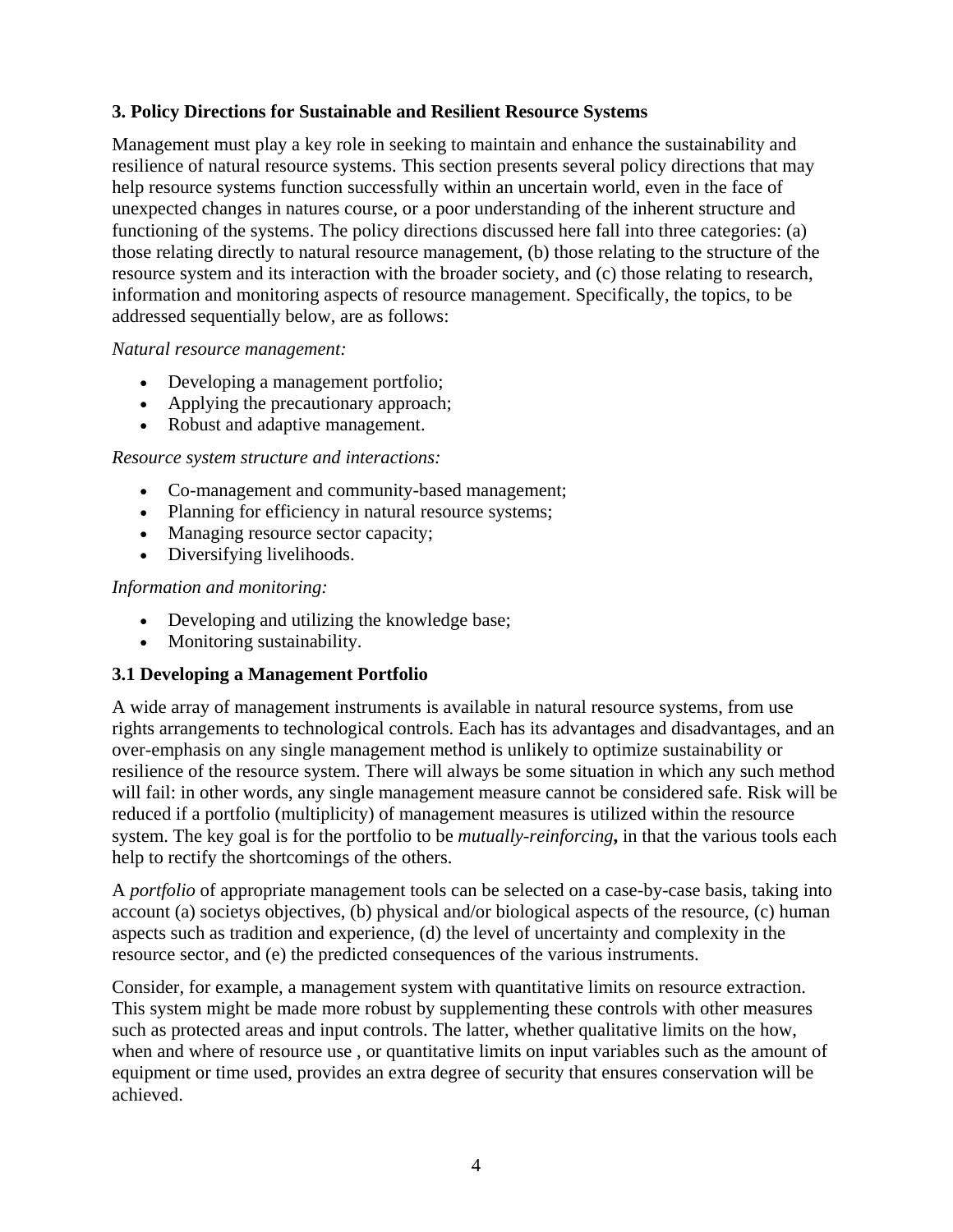It should be added, however, that while a diversified portfolio for resource management is superior to a more narrow approach, it remains crucial to choose the right components of the portfolio. Particular management measures must satisfy certain criteria, to which we now turn.

# **3.2 Applying the Precautionary Approach**

Uncertainties are ubiquitous in natural resource systems. It is unclear, however, to what extent these uncertainties are reducible over time, and unlikely that most uncertainties can be resolved in a clear-cut manner. Instead, many uncertainties must be addressed primarily through changes to the practice of resource management. The design of a management framework within which uncertainty can be addressed is surely a key element of a strategy for sustainable resource use.

A principal aspect of such a framework is the implementation of a *precautionary approach* to management decision-making, to ensure that we properly allow for uncertainty in our decisions, and err on the side of conservation. The precautionary approach provides the ground rules of management decisions, to guide scientists and managers in better *erring on the side of caution* in the face of uncertainty. As the U.N.s Food and Agriculture Organization has noted ("Precautionary approach to fisheries. Part 1: Guidelines on the precautionary approach to capture fisheries and species introductions." FAO Fisheries Technical Paper No. 350, Part 1. Page 6. Rome, Italy):

"Management according to the precautionary approach exercises prudent foresight to avoid unacceptable or undesirable situations, taking into account that changes are only slowly reversible, difficult to control, not well understood, and subject to change in the environment and human values Precautionary management involves explicit consideration of undesirable and potentially unacceptable outcomes and provides contingency and other plans to avoid or mitigate such outcomes"

There are two approaches to implementing the precautionary approach. One, requiring the redesign of management structures and methods, is discussed in the following section. The second approach is applicable to different forms of uncertainty that can be addressed through the use of quantitative decision rules to govern management actions. A precautionary risk-averse decision rule would typically be structured so that, other things being equal, a lower level of resource use will be chosen the greater the uncertainty in key variables, such as resource status. Not only does this imply that uncertainty is less likely to produce damaging outcomes, it also helps create incentives for scientists to ensure that uncertainty is fully incorporated in their analyses, and for resource users to help to reduce uncertainty.

# **3.3 Robust and Adaptive Management**

Many uncertainties present in resource systems are of a *structural* nature; structural uncertainty reflects basic ignorance about the nature of the resource system, its components, its dynamics, and its inherent internal interactions. Structural uncertainty can have a major impact on the outcome of management, manifesting itself in such aspects as resource dynamics and resourceenvironment interactions, spatial complexity, technological change and the societal/management objectives being pursued. Such uncertainties inherent in natural resource systems make it risky to rely on management methods that are sensitive to highly uncertain variables or which depend on high levels of controllability.

To deal with structural uncertainty requires substantial changes (redesign) to the *practice* of resource management, so that its structure and methods are *robust* and *adaptive*. Specifically,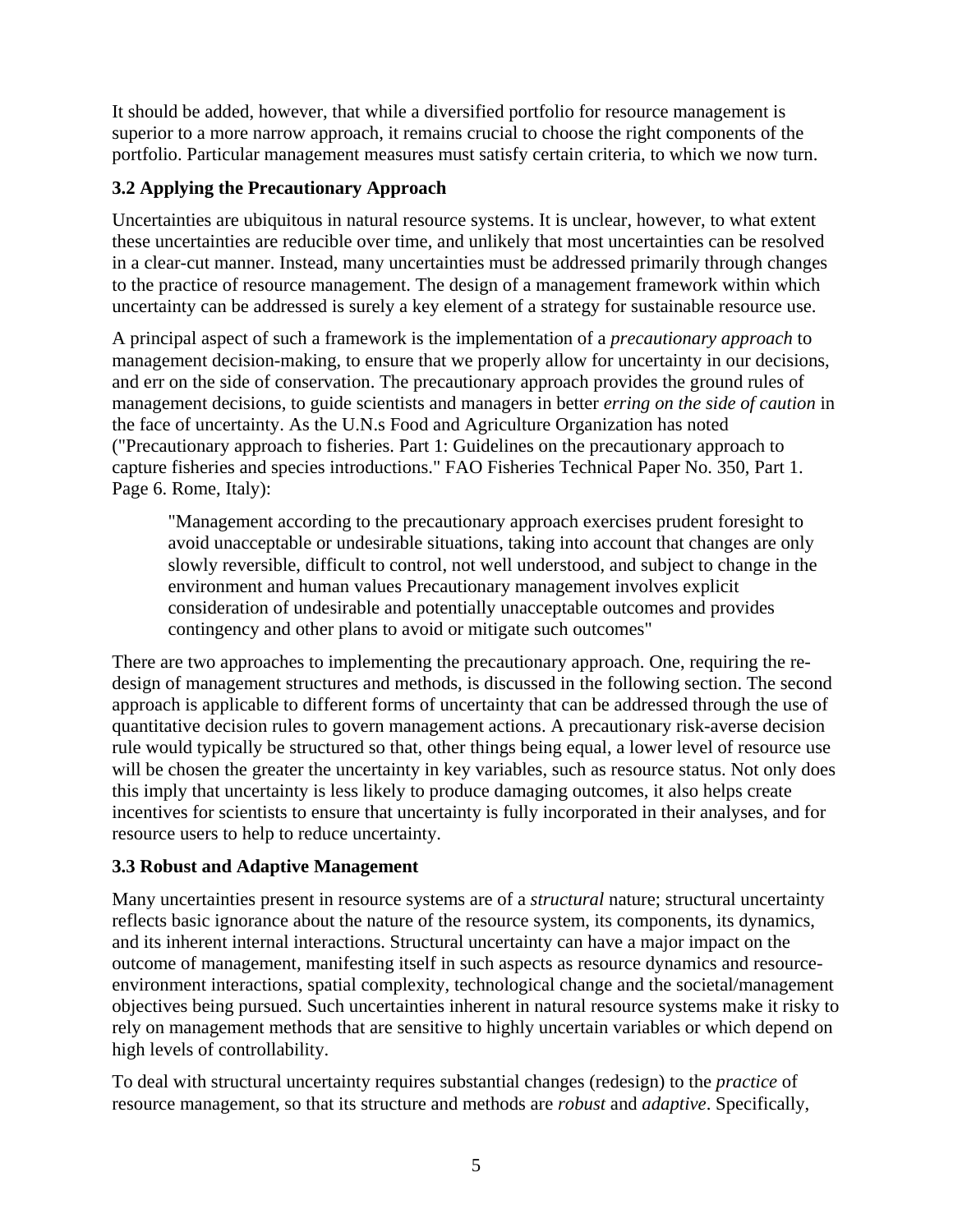*robust management* is such that it is possible to achieve a reasonable level of performance (i.e., an acceptable level of success) even if (a) we have a faulty understanding of the resource system (notably the status of the resources), its environment and the processes of change over time, or (b) the actual capability to control resource exploitation is highly imperfect. Such a policy move must overcome two counter-tendencies in many resource management systems:

- *Illusion of Certainty.* Some resource management systems suffer from an illusion of certainty, a perception arising in policy, management and/or operating practices that the world is certain and predictable, or at least that major elements of uncertainty can be safely ignored. Far from recognizing and working within the bounds of the uncertainty, the illusion of certainty leads to the opposite result.
- *Fallacy of Controllability.* Natural resource management is intrinsically an imperfect endeavour, with resource systems at best partially controlled. Unfortunately, this is by no means universally recognized: a *fallacy of controllability* is often in place, reflecting a perception that in resource systems more can be known, and more controlled, than can be realistically expected.

The move to robust management requires a re-thinking of these tendencies, and of the very philosophy of management. There is a need to focus on the challenge of developing management measures that optimize the overall sustainability of inherently uncontrollable resource systems. While clearly a desirable attribute for management of any highly uncertain system, robustness is not easily achieved. New structural and decision-making tools, notably the Precautionary Approach and the Ecosystem Approach, will help in this direction.

Furthermore, no matter how successful a management system is in lessening the overall sensitivity to uncertainty, such uncertainties will not disappear. Thus it remains important to institutionalize *adaptive management*, which has two principal implications. First, there is a need to account systematically for uncertainty by properly using available information, and seeking out new information, through continuous monitoring of the natural resource system. Second, adaptive management involves maintaining a capability and willingness to make appropriate adjustments, over both short and long time scales, adapting in a timely manner to unexpected circumstances, so that management goals are not compromised.

Adaptive management requires that resource use plans, and individual 'business plans' for resource industries, must be flexible, to allow for the uncertain nature of the natural resource. This requires a more flexible approach in which new information is integrated with existing data on a regular basis, with management actions reassessed accordingly. This does not imply the need to respond drastically to even the smallest apparent change in the resource, but there must be the *capability* to adapt to change over long time frames and in the short-term. In particular, while ideally it would be desirable from a resource users perspective to adopt fixed annual production plans, the apparent *stability* so obtained may be at the expense of ecological (and long-term economic) well-being.

## **3.4 Co-management and Community-Based Management**

In a co-management system, a suitable combination of government agencies, resource users, communities and the public is involved in resource management specifically developing, implementing and enforcing management measures based on the sharing of decision-making power and taking responsibility to ensure the resource sectors sustainability. Co-management is rapidly expanding and evolving in natural resource systems, in many cases replacing a top-down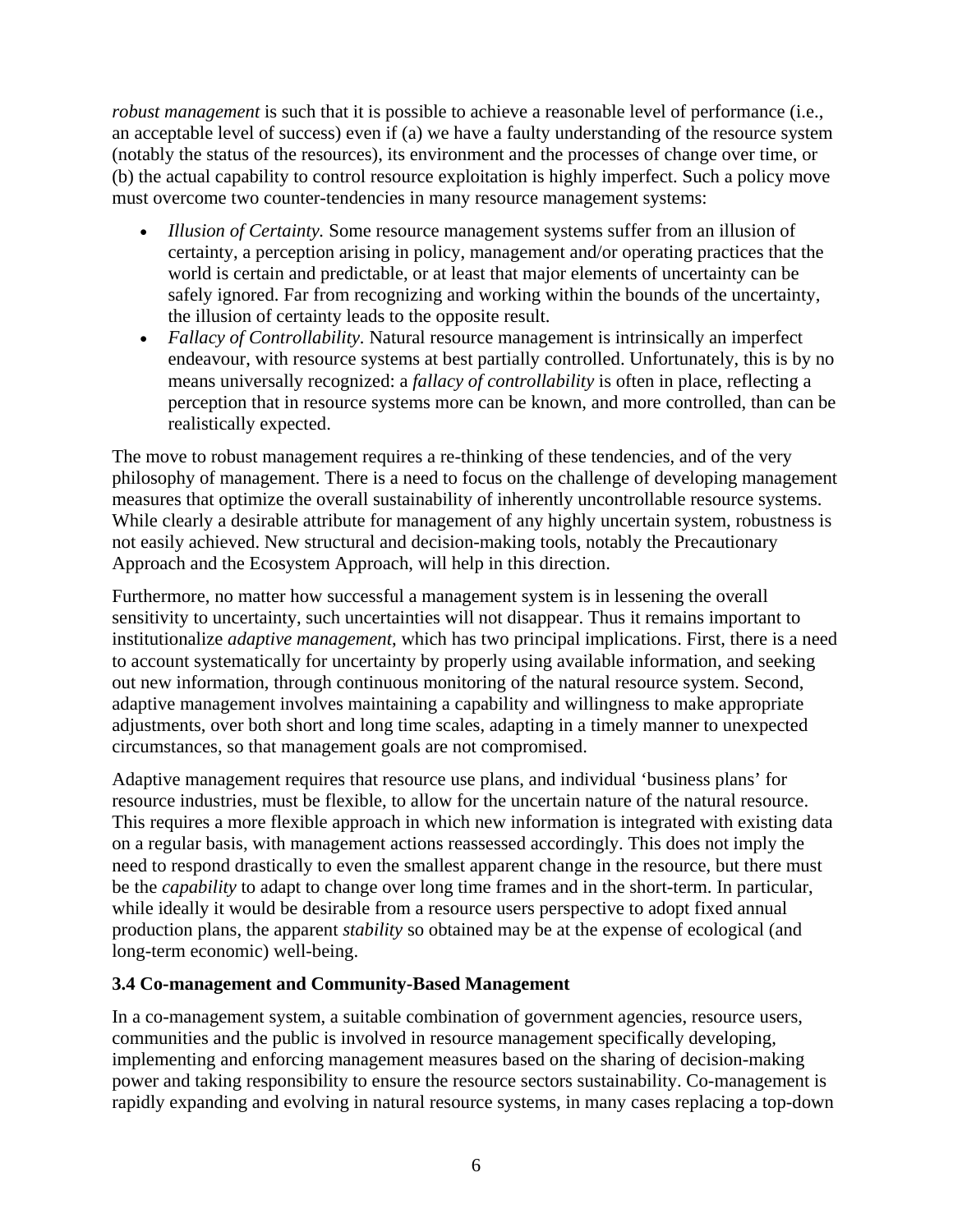governmental management style that dominated in the recent past, and that tended to create conflict between resource users and managers something that is reduced with successful comanagement. The matter of who should participate in co-management is complex. For example, participation in some *operational* management decisions may be restricted to only those directly involved among resource users and government, while *strategic* management decisions (over policy that affects the overall direction of resource use) may require co-management arrangements in which the public can also play a major role. It should be noted as well that while participation is important to management, it is equally relevant to resource sector *research*, where resource industries and non-governmental organizations are increasingly playing an important role.

*Community-based management* can be seen as a form of co-management, in which much of the management authority rests at a local level, held within a suitable management body comprising resource users, organizations and community representatives. This 'CBM' approach can be effective in combining two key features of sustainable resource management. First, it can provide the means to make use of local resource knowledge and indigenous methods of resource management (discussed below). Second, such local control can provide more efficient, effective resource management, by bringing the community's moral pressure to bear on the actions of resource users. In other words, resource users not only have a greater incentive to support the management measures, they are under pressure to do so from their own community, which had itself developed the management measures and is dependent on a sustainable resource system.

# **3.5 Planning for Efficiency in Natural Resource Systems**

The concept of *efficiency* is frequently misinterpreted, although its objective is straightforward: to obtain the greatest benefits with the least cost. Within resource sectors, this is often reduced simplistically to the goal of extracting the largest quantity (or value) of the resource, as quickly as possible, at the least cost. However, there is no reason to believe that this short-term and narrow view of efficiency captures what is desirable for the natural resource system or for communities and society more broadly.

A broader view of efficiency takes a longer term perspective. Given a conservation-based constraint on the resource available annually, it makes sense to view an efficient resource sector as one maximizing the long-term net benefits obtained *per resource unit extracted*, with the net benefits measured broadly, to incorporate all that is valued in society likely including a combination of profits and rents, employment, community well-being, ecological resilience, and so on. This is the case whether we are dealing with a simple resource system involving just one natural resource, or a multi-resource system (such as a forest or coastal zone), in which we seek to balance the use of various resources to optimize the overall use and health of the system.

Thus natural resource policy needs to pursue a *vision* of the future providing the greatest net benefits for a given available resource base, within agreed-upon system boundaries that are satisfactory from natural and societal perspectives. This implies determining a preferred *resource sector configuration* i.e., what the resource sector should look like in human terms, balancing among multiple user groups, technological methods, and scales of operation (notably small-scale versus large-scale). Next, within any single user group, there is a need to decide on the balance among a variety of inputs - including labour, capital, technology, management and enforcement activity. These decisions all depend on the blend of societal objectives pursued and the capability of the various resource sector players to meet those objectives.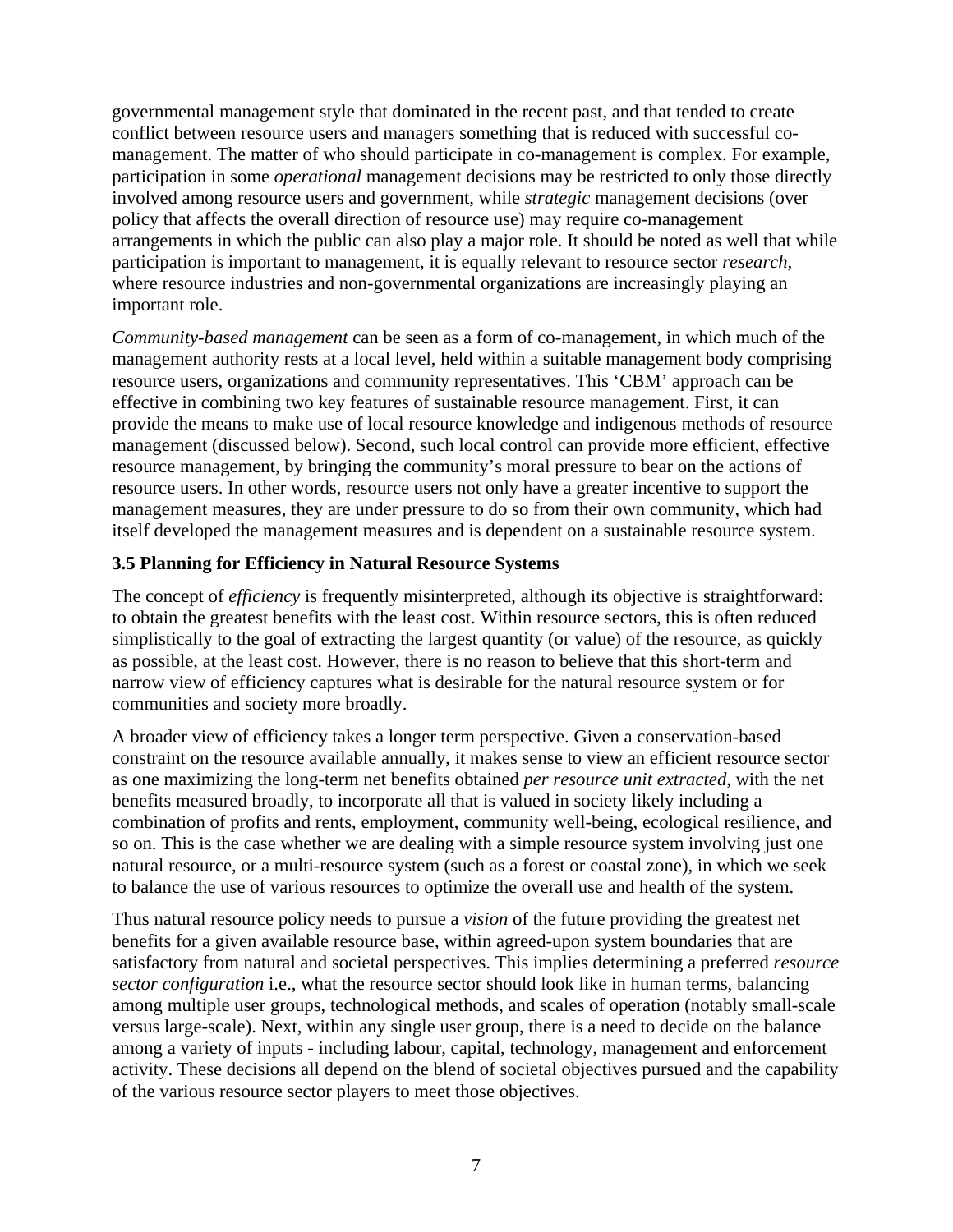Consider, for example, the dichotomy between small-scale and large-scale resource users. In recent decades, while the small-scale has often received verbal support from decision-makers, the focus in many jurisdictions has been in the opposite direction toward industrialization, technological advances, market mechanisms, and a view of natural resources as commodities within an industry. As a result of this industrial view of resource use, it is often *assumed* that small-scale resource users are inefficient. But a proper analysis would take the perspective described above, comparing small- and large-scale resource use with efficiency viewed from a wider perspective - integrating resource use itself with related activities and the regional economy as a whole (of which the resource sector is often the engine), and considering aspects of resilience and sustainability. That such points often fail to be addressed highlights the current dominance of a simplistic view of efficiency, and the strong need for integrated analysis to support the intelligent design of natural resource policy.

## **3.6 Managing Resource Sector Capacity**

A key element in natural resource planning lies in determining a suitable magnitude of interaction between the human system and the natural system, one that optimizes the performance of the natural resource system. Over-capacity (or over-capitalization) arises when there is a mismatch between the level of inputs *needed* to extract or harvest the available resource, and the level of inputs *currently present* in the resource system. The latter is referred to as 'capacity', and reflects the capability of the resource users to harvest or extract the resource. A situation of over-capacity is one in which this capacity to utilise the resource exceeds that needed for the given resource level.

Over-capacity is often considered a major concern in resource industries. Two major reasons are cited for this. First, it may be seen as a waste of physical capital if, for example, the capital exceeds that required to harvest the available resource. There may be an excessive level of labour as well, but only if the surplus resource users have other employment options, i.e. productive activities in which they could be engaged elsewhere in the economy. Second, over-capacity could produce negative conservation impacts. A resource sector with over-capacity has abundant inputs, and thus a *potential* to over-exploit the resource. This potential need not be realized if the various inputs are properly controlled, but problems could arise if over-capacity arises in conjunction with ineffective natural resource management. In such a case, conservation may be affected through an inability to control the use of the resource. In the end, then, the key is to effectively limit resource use through proper management as well as capacity planning.

Suppose, however, that capacity has grown excessive, and some form of reduction is desired. Such a move needs to be part of a planning process that moves the natural resource system toward a desired configuration, in a manner compatible with the balance of objectives being pursued through natural resource policy. Three major classes of capacity reduction can be envisioned. First, *market-based* approaches imply that the marketplace determines the eventual configuration of the resource sector, which is likely to be based on a combination of individual efficiency and access to financial capital. It may be that resource sector participants are assigned or acquire rights to take specified quantities of the resource. If these rights can be bought and sold, markets become established to facilitate the trading of rights, and in theory those who are less efficient from an individual perspective sell off their rights to others and exit the resource sector. Second, *planning* approaches lead to targeted capacity reduction aiming to achieve a desired overall resource sector configuration, which may take into account such factors as the differential capacity of the various users, and the impacts of the resource use technologies. Third,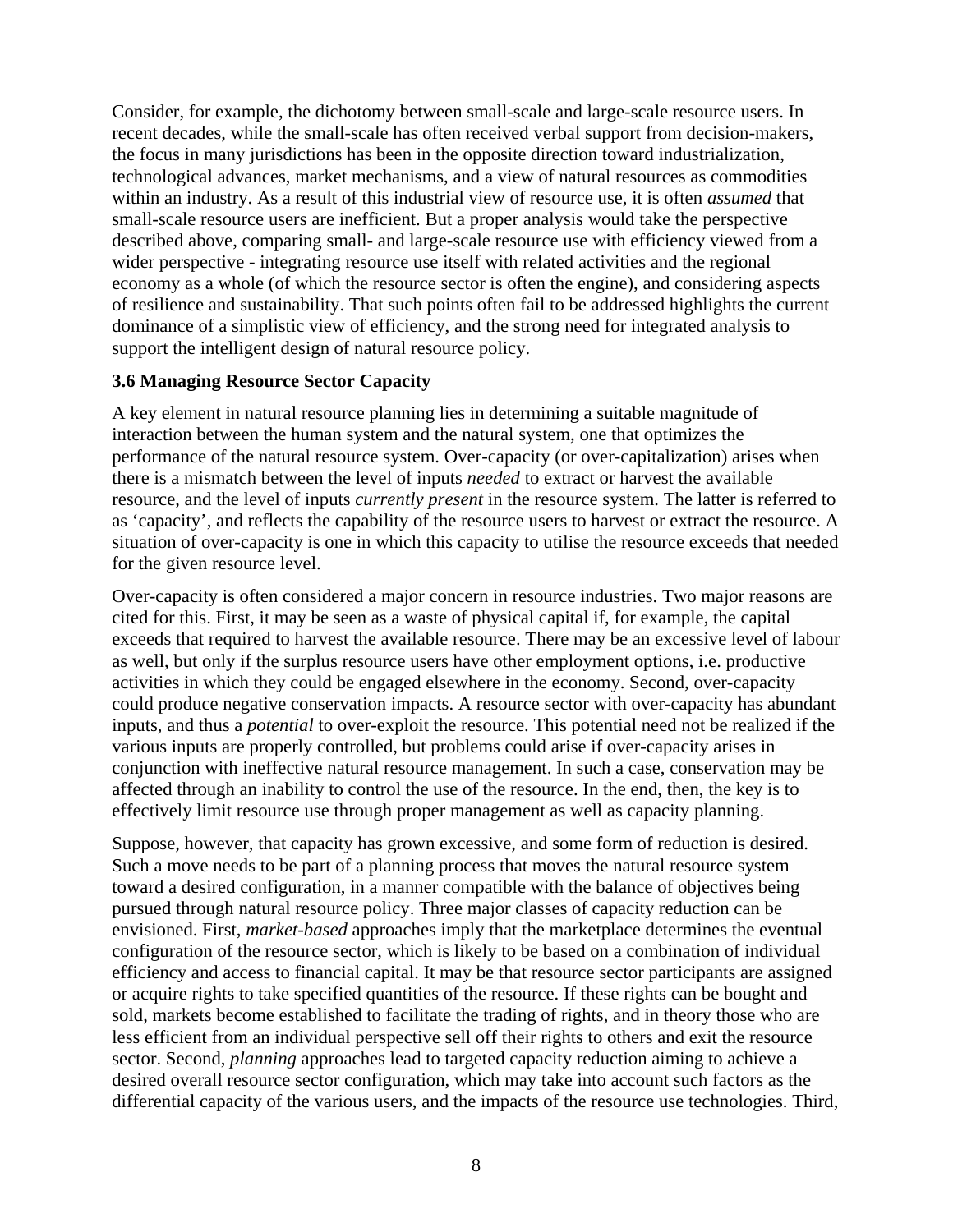local-level *community-based* approaches to capacity reduction produce a resource sector configuration that is planned explicitly to meet local objectives. Under suitable circumstances, this can be efficient both at the resource sector level (reducing costs by coordinating activity among community participants) and at the regulatory level (e.g., by reducing conflict, increasing self-enforcement and decentralizing management).

# **3.7 Diversifying Livelihoods**

No amount of research or management is likely to produce a resilient natural resource system if humans are completely reliant on such resources for their livelihoods, and are unable to survive without over-exploiting them. In particular, the natural ups and downs of resource availability produce a consequent need for resource users to vary their level of usage over time, with alternative livelihood sources being needed for times when the resource is less available. There is thus a need to diversify employment in otherwise resource-dependent areas, providing multiple sources of livelihood, and enabling available resources to be used to their best advantage. Clearly, it is not enough to focus only within the resource sector inherent linkages between the sector and non-resource aspects reinforce the need for an understanding of interactions beyond the natural resource system, as well as the need for integrated and multidisciplinary approaches to achieve sustainability.

Solving the problem of a lack of *livelihood diversity*, through economic diversification, is by no means simple if it were, resource-based economies would already have become diversified by now, in response to past resource downturns. Yet efforts in this direction seem critical in most cases to the success of programs for sustainable natural resource systems.

First, there is a need to encourage *occupational pluralism* resource users holding other jobs during times when the resource is not available. This diversification is sometimes discouraged by governments, but is indeed common as a traditional practice in many seasonal resource sectors. Such practices reduce the pressure that resource users would otherwise face to obtain a livelihood entirely from within the resource sector, and thus also reduce the pressure on the resource stocks. Encouraging such practices, and by implication, discouraging excessive specialization, boosts the resiliency of the natural resource system.

Second, there is a need to diversify (broaden the base) of the resource-dependent economy, by creating new, sustainable economic activity outside the resource sector. From the perspective of the individual, this enhances the range of available livelihood choices, both for current resource users and for young people looking for a job. The process is also likely to increase income levels outside the resource sector. All this will tend to make it more attractive for so-inclined participants to leave the resource sector, and reduce incentives for others to enter the sector (increasing the *opportunity cost* of remaining in the resource sector, as the economist puts it). This leads to an overall reduction in pressure on resources. Thus economic diversification, combined with conservation-oriented management restrictions within the resource sector, can increase resilience, as well as community and socioeconomic sustainability.

Economic diversification may, in many cases, be the single most important need in the pursuit of sustainable, resilient resource sectors, but it is also the most challenging of tasks. As noted above, if it were a simple matter, such economic diversification would have been accomplished long ago. Yet there is hope that progress might be made through more *integrated* approaches which might involve (i) a focus on indigenously-created employment alternatives within the local region or community, taking advantage of comparative advantages, (ii) attention to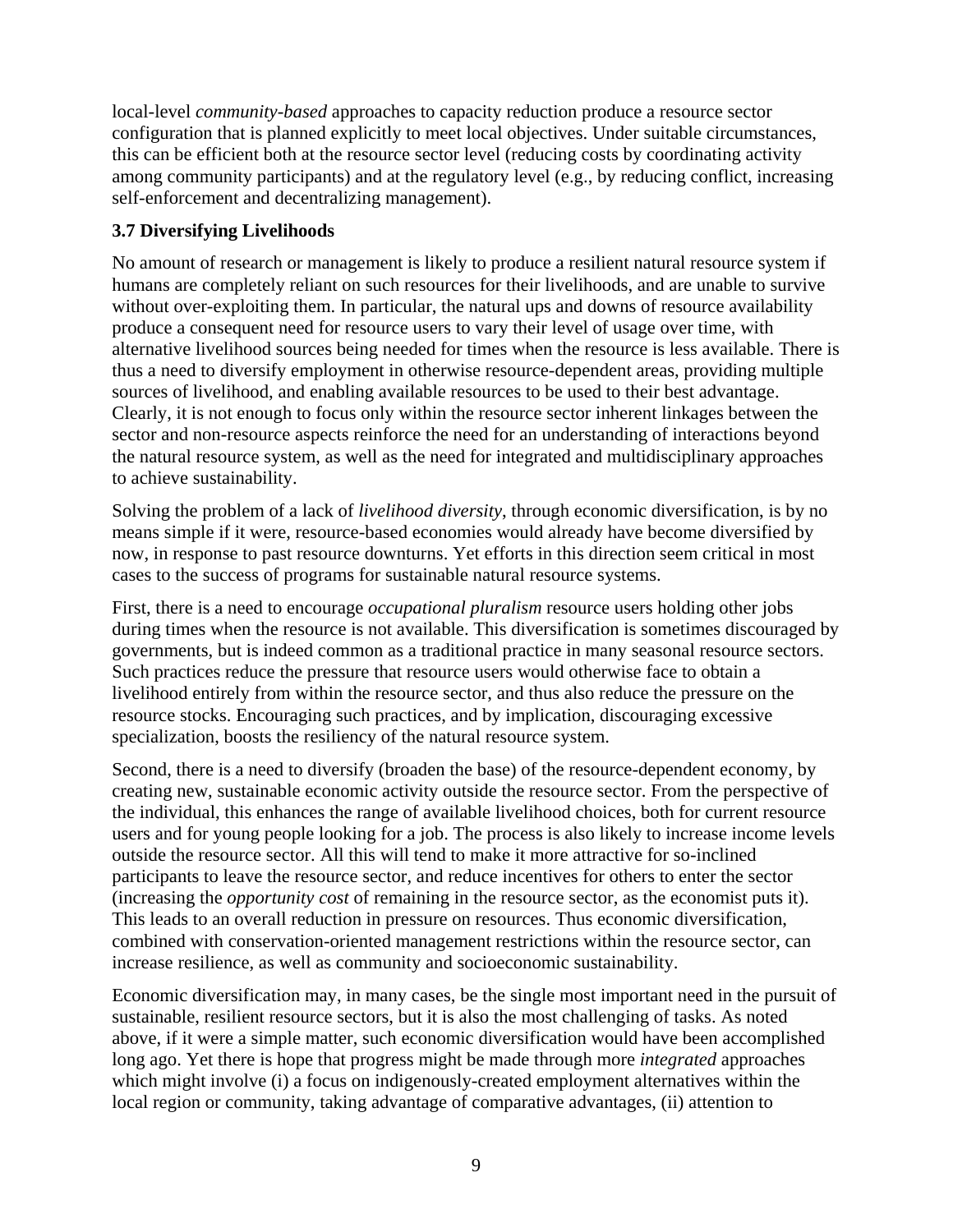constraints on local development that may be due to factors at the macroeconomic or macropolitical level, and (iii) attention to the need for institutional arrangements that promote effective governance at the local level.

# **3.8 Developing and Utilizing the Knowledge Base**

Building or maintaining sustainability and resilience in natural resource systems requires a suitable knowledge base. It is notable that there are major gaps in our understanding of the various ecosystems within which natural resources lie, and of the interactions between humans and those systems. It is also clear that in many cases of resource use, there has been a failure to use all the *available* sources of information and knowledge. In particular, the information that already exists but has been under-utilized in natural resource management typically lies beyond the standard scientific apparatus, in the realm of what is called Traditional Ecological Knowledge (TEK) or in some cases, "local knowledge".

This knowledge base incorporates the accumulated information and wisdom concerning the natural world that has been built up over time by resource users and communities, through regular interaction with their environment and the natural resources in them. TEK is defined by Fikret Berkes, in his book "Sacred Ecology: Traditional Ecological Knowledge and Resource Management" (Taylor and Francis, Philadelphia, U.S.A., 1999) as follows:

"a cumulative body of knowledge, practice and belief, evolving by adaptive processes and handed down through generations by cultural transmission, about the relationship of living beings (including humans) with one another and with their environment."

It is important to note that while knowledge about nature *per se* is a crucial part of TEK, it is not the only part. For example, resource users and their communities can have important knowledge about what resource management arrangements function best within their cultural systems, about workable approaches to improving compliance among resource users, and about which harvesting techniques are most effective, or most conservationist, within the local context. Furthermore, the relevant knowledge is not just that developed over long time periods, but also information acquired in recent years, notably in the course of resource use. For example, this may include information about distributions of the resource over time and space within a given year, which can be valuable input for scientists and managers, even if it does not necessarily translate into a comprehensive estimate of overall abundance. Local residents may also have important information on environmental conditions within the ecosystem.

Valuable ecological and resource management knowledge is likely to exist wherever resource users and local residents interact with local resources and their environment, and such TEK needs to be incorporated in, and nurtured by, practitioners of resource science and management. This is certainly a challenge, since modern resource science and resource management have developed largely without this recognition. There is a need to develop both the sense of trust and the means of communications between scientists and managers on the one hand, and those holding the knowledge on the other. This calls for policies promoting systems of communitybased management and co-management, which encourage participation in decision-making (and in research) by those most familiar with, and most attached to, the resources and their environment. The latter group typically are those living in communities adjacent to the resource which implies the additional need for policy measures to maintain the knowledge base by providing such people with secure permanent access to the local resource sector.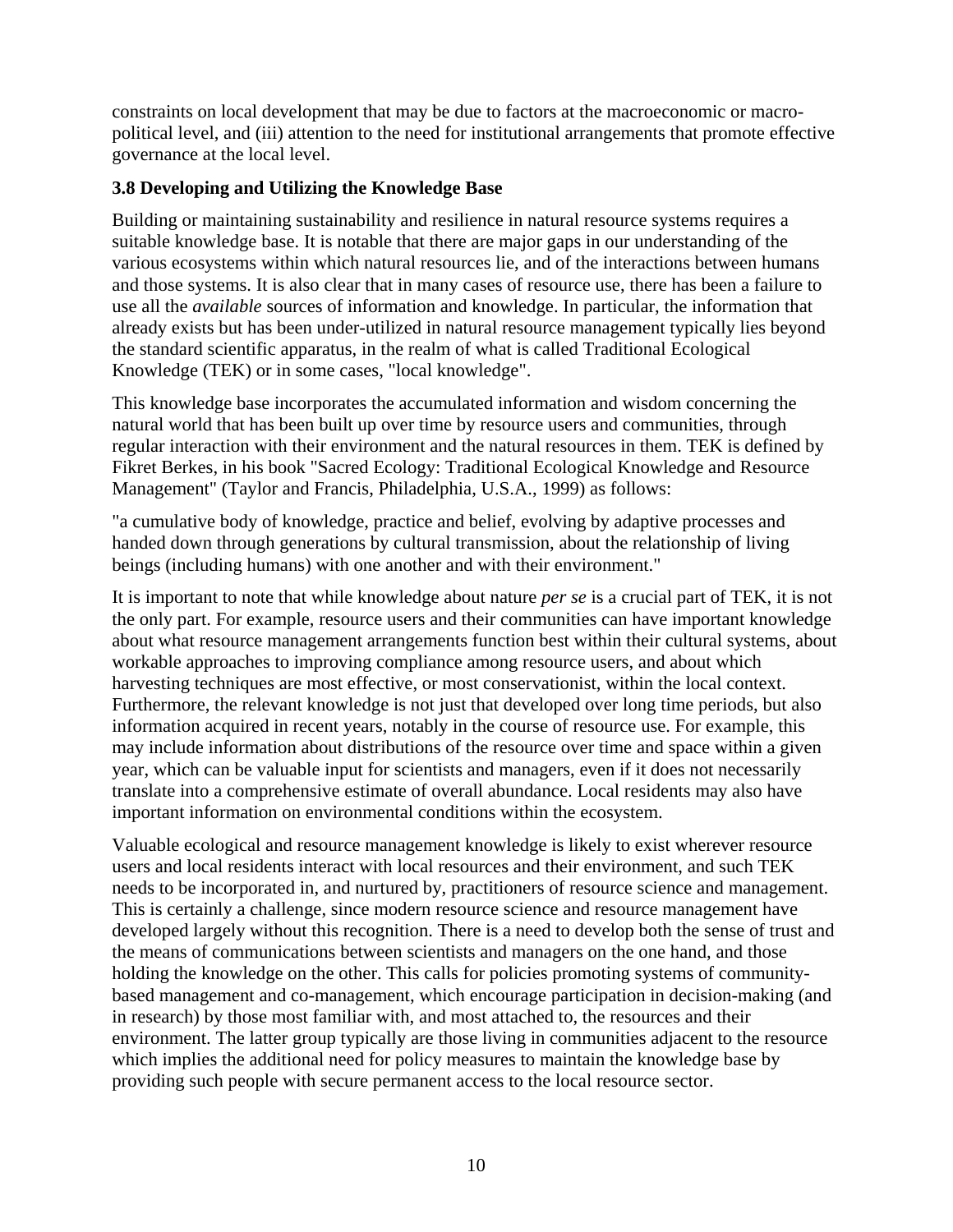## <span id="page-10-0"></span>**3.9 Monitoring Sustainability**

Clearly, it is important to be able to assess the extent to which a given natural resource system is in fact sustainable, or making progress towards sustainability. An integrated process of *sustainability assessment* can provide a mechanism for accomplishing this, by developing a set of indicators relating to the four components of sustainability ecological, socioeconomic, community and institutional sustainability. One can begin this process by formulating a checklist that lists precisely what sustainability criteria are required in order to assess a natural resource system, incorporating aspects of the ecosystem, the socioeconomic structure, the well-being of local communities, and the institutional integrity of the system. Table 1 depicts an example of a possible checklist, providing a framework to highlight trouble spots, relating both to the system directly impacted and to related support activities. The next step in sustainability assessment is to build on the set of criteria to develop a *quantitative* set of indicators, the *measuring* tools of sustainability within a natural resource system. Each relevant sustainability criterion needs to be quantified appropriately, whether through an *objective* variable (one that is in some sense observable or measurable, such as a human population or a level of resource abundance), or through a *subjective* measure amenable to evaluation (perhaps on a scale from 1 to 10). Some examples of possible ecological, socioeconomic, community and institutional sustainability indicators are shown in Table 2.

#### *Table 1: Sustainability Checklist*

## *Table 2: Examples of Possible Sustainability Indicators*

The development of quantitative sustainability indicators has been substantial, especially in agricultural systems, forests, rangelands and wildlife. Analysis ranges from the local (micro) to the regional or industry levels. For example, this might involve indicators of sustainability for forestry operations in a specific location, or for wildlife management in a specific park. Also relevant are sets of quantitative sustainability indicators developed at the international or national levels relating to alternative national accounts (natural resource accounting, or 'green accounting'), and alternative indicators of human progress and well-being, to augment Gross Domestic Product (GDP) measures.

#### **4. Institutions**

While the appropriate choice of policy directions in resource management, as discussed above, is important in moving resource systems toward sustainability and resilience, equally critical from this perspective is adequate attention to resource management *institutions*. Indeed, however wellcrafted may be the policy statements, successful resource management is unlikely in the absence of due attention to institutional arrangements. This implies the need for both (1) suitable organizational structures within which people interact, pursue societys goals and manage themselves such as governmental resource management agencies, associations of resource users, or relevant markets, and (2) appropriate underlying sets of rules and constraints, adopted by society to govern the behavior of resource users and the management of the natural resource. In seeking to create and nurture suitable management institutions, certain attributes of such institutions will be desirable, including (a) sustainability and resilience of the institution itself, and (b) effectiveness of the institution in managing the resource system for sustainability and resilience.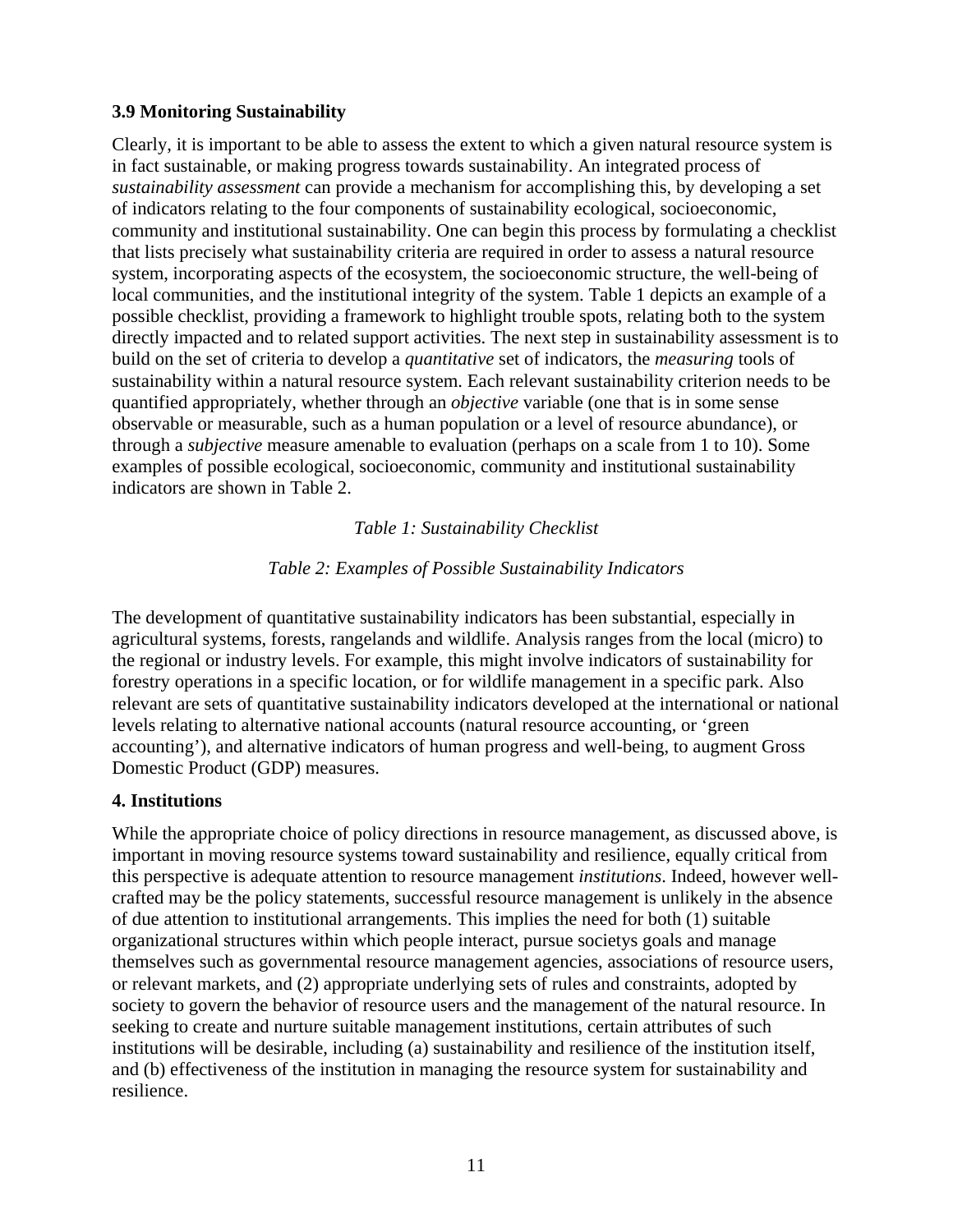## **4.1 Sustainable and Resilient Institutions**

Consider first the matter of determining the ingredients of a sustainable and resilient institution, and conditions favorable to the development of such an institution. Researchers Folke and Berkes suggest that with respect to enhancing resilience, "(t)he task is to make institutional arrangements more diverse, not less so; to make natural system social system interactions more responsive to feedbacks; and to make management systems more flexible and accommodating of environmental perturbations." ("Linking Social and Ecological Systems: Management Practices and Social Mechanisms for Building Resilience", Cambridge University Press, Cambridge, U.K., 1998.) They highlight the importance of social/institutional memory, notably within traditional knowledge, in meeting this objective.

With respect to long-term institutional sustainability, the specific conditions required of a local institution of natural resource users have been explored by well-known institutional analyst Elinor Ostrom. These conditions may be paraphrased as follows. First, access and use are regulated based on a small number of agreed-upon rules. Second, enforcement of these rules is shared by all users, with support from external observers and enforcers. Third, the relevant management organization operates adaptively. Fourth, natural resource users also have legal claims as owners of the resource. Fifth, the relevant organization is nested within larger entities, which view the organization as legitimate. Sixth, processes of change external to the institution are not excessively rapid. Presumably, the more of these conditions that are met, the more likely the institution is sustainable. Some of the conditions are within the control of those designing the institution, while others are not. In particular, the sixth condition recognizes that if dynamic change in the external world such as population, technology and politics is too great, impacts on a local institution may occur to such an extent that it is unable to adapt to change.

## **4.2 Institutional Effectiveness in Achieving Sustainability and Resilience**

Following from the above, Ostrom explores the question of institutional effectiveness in meeting specified management goals which in the present case focuses on resource system sustainability and resilience. Her approach is to characterize the determinants of institutional effectiveness through eight 'design principles' which, in a natural resource context, can be stated as follows. First, the boundaries of the resource itself and of the set of resource users must be clearly defined. Second, resource use rules must be in keeping with local conditions. Third, those affected by use rules must be able to participate in modifying those rules. Fourth, there must be effective monitoring of the resource and resource use, which should be done by, or accountable to, the resource users. Fifth, sanctions for violations of use rules must be graduated, based on the seriousness and context of the offence, and issued collectively by the resource users or by officials accountable to the users. Sixth, mechanisms for rapid, low-cost local-level conflict resolution must be available. Seventh, the institutions right to exist and operate must be accepted by government authorities. Eighth, appropriate management rules must be established at each spatial and/or organizational scale of the system. Taken together, these principles help to define the nature of a management institution most likely to succeed in producing a sustainable, resilient resource system.

The work of Folke and Berkes, discussed above, provides another perspective on the matter of institutional effectiveness in achieving sustainability and resilience. A series of case studies depict situations in which "adaptiveness and resilience have been built into institutions so they are capable of responding to and managing processes, functions, dynamics and changes in a fashion that contributes to ecosystem resilience." In other words, such case studies show how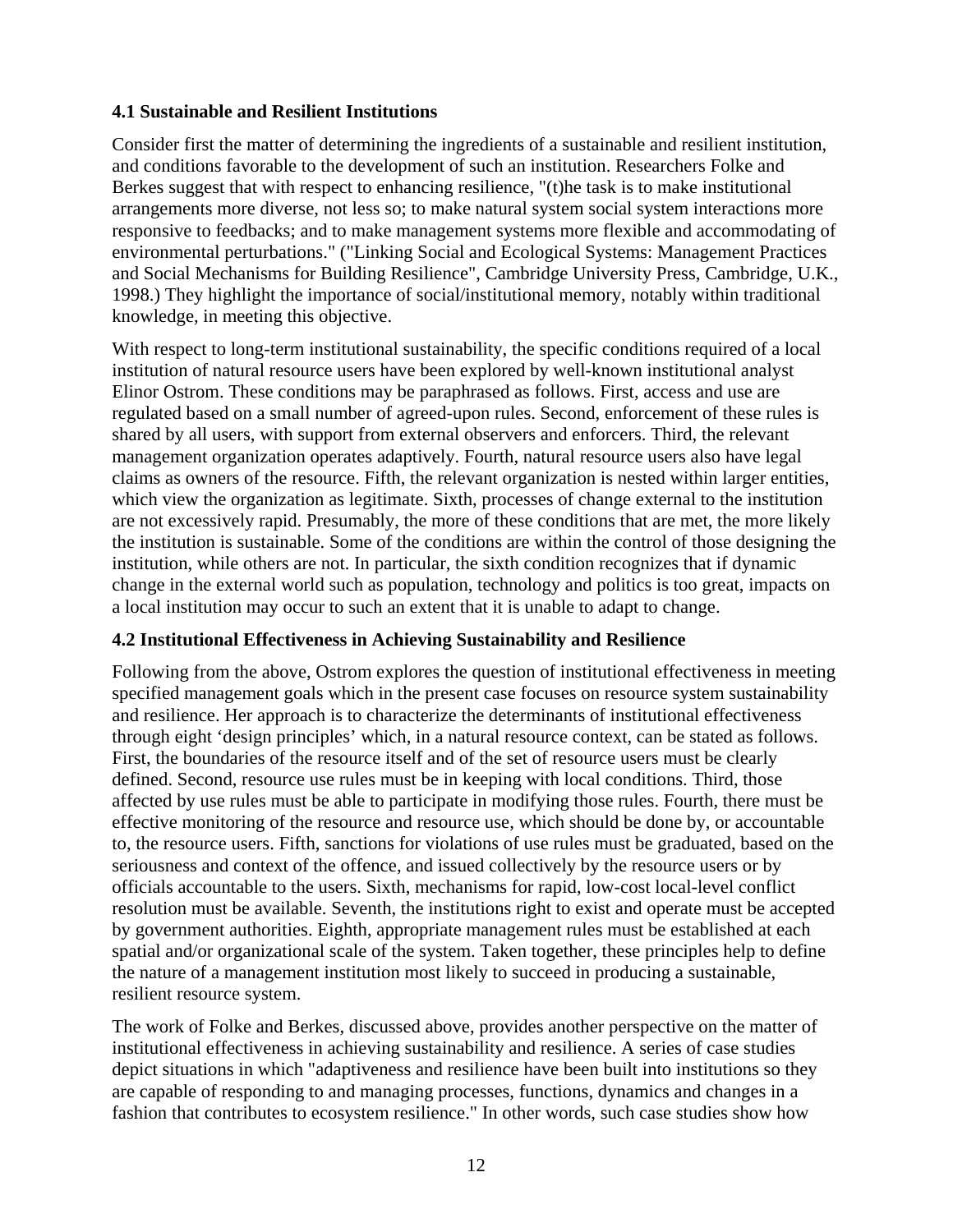institutions that are themselves resilient can help to maintain and promote resilient ecosystems, in the face of intensive resource exploitation. Folke and Berkes suggest that resilience can be enhanced through traditional ecological approaches to management, such as the (a) embracing of small-scale disturbances to avoid major catastrophes, (b) use of reserves and habitat protection measures, and (c) avoiding a reliance on exploitation of a single species in the ecosystem, by encouraging multiple occupations and sources of livelihood (as discussed earlier).

A key attribute of an effective resource management institution appears to be a *self-regulatory* capability. *Self-regulatory institutions* are those that not only involve resource users in management functions, but also help to get the incentives right, so resource users and others are induced through those incentives to operate in accordance with the regulations and to avoid anticonservationist actions. Strong self-regulatory institutions help to enhance the resilience of the resource system, in part by providing a feedback loop between harvesting and management, reinforcing desirable incentives and thereby reinforcing management goals. For example, effective community-based institutions may be important in (a) creating social incentives for the sharing of natural resources and for more responsible behaviour in resource use and (b) providing a suitable system of rights that helps to clarify the roles and responsibilities of the various players in the resource sector. The set of use rights over natural resources is a crucial ingredient, since an *appropriate* rights system enhances the resource sector and its sustainability, while conversely, an inappropriate rights systems can lead to undesired consequences, such as a loss of resilience in communities.

The idea of self-regulatory institutions has clear practical manifestations. In particular, the many steps needed towards community-based management and co-management involve the creation or reinforcement of such institutions. Resource users as a group commit to a management plan, and may also develop the means for self-policing. While this is not a simple panacea, since there remain many incentives to thwart regulations through illegal or anti-conservationist actions, the focus is on discouraging such actions through social mechanisms and moral suasion - pressure from the community to do the right thing. There are also many examples emerging in which selfregulatory institutions have led to conservation actions beyond what a central authority could have achieved alone.

More generally, a desired characteristic of any resource management institution, relating to its capability to promote a sustainable and resilient resource system, is its ability to develop a *conservation ethic*, a fundamental embracing of conservation as part of the 'belief system', among resource sector participants. This requirement reflects the reality that underlying many problems with excessive natural resource use lies the matter of *attitude*: how resource sector players users, scientists, managers and policymakers view the system in which they operate. The right institutions can help create an atmosphere in which old attitudes change, and a conservation ethic emerges.

## **4.3 Institutional Choices**

So far in this discussion of institutions, we have focused on characteristics of institutional design, and of the institutions themselves, that may be conducive to sustainability and resilience. But of the specific institutional choices available, which are to be preferred, with respect to the resource systems sustainability and resilience as well as to the magnitude of benefits produced? In reality, there is no single answer to this question; instead, the specific choice of institutions is a contextsensitive question, dependent on (1) society's objectives with respect to the resource system, (2) the structure, history and traditions of the resource system, and (3) the relevant social, cultural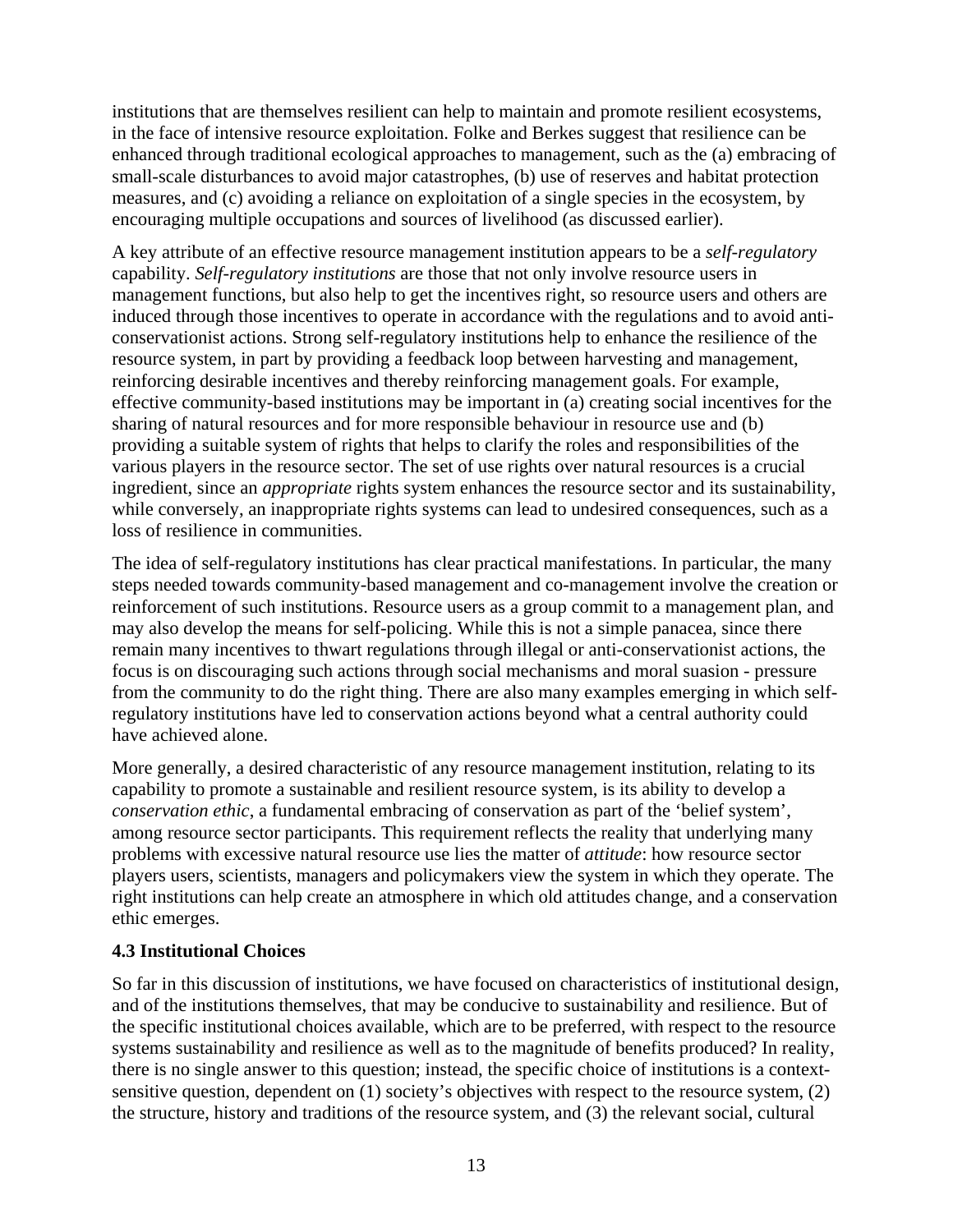and economic environment. Thus, there is a need for a careful assessment of the institutional choices in any given situation. What management institutions work for specific combinations of resources, industry structure and political jurisdictions? What factors determine a desirable balance between resource owners and resource users whether central government control, comanagement or self-regulation? Progress is being made in addressing these matters, by examining real-world case studies to better understand the ingredients of sustainable, resilient, self-regulatory resource management institutions. Such an understanding is of great importance given that, in the past, poor institutional arrangements in many resource sectors led to major conservation failures.

However, it is worth reiterating the point made earlier that no single institutional arrangement can possibly be desirable in every situation. Given this, the appropriate role for resource managers must be to seek out an agreed-upon institutional structure that will work in practice, based on an understanding of the nature of the resource, the history of the resource system, and the philosophy of those involved in it. Clearly, this reflects not a one-size-fits-all but rather a case-by-case approach, which nevertheless might be guided by a meta-assessment of overall tendencies in institutional appropriateness based on the range of past experiences with natural resource systems.

Consider, for example, two oft-discussed options for determining access to resource systems one based on markets as the key decision-making institutions, and the other on resource management boards and other similar organizational structures (e.g., resource users cooperatives, and councils in native/indigenous societies). In the first of these models, decisions on who participates in the resource system and to what extent are made implicitly through the actions of resource sector participants, buying and selling rights to resource access in the marketplace. In contrast, the management board approach assigns resource access in a more deliberate manner through a decision-making process carried out by community-based, regional or national institutions, typically based on the recognition of multiple societal goals.

A variety of considerations arise in examining these institutional choices. For example, a key aspect in evaluating the market model is the matter of who actually buys and sells access rights, since this determines the future appearance of the resource system. Is it the more efficient players who buy out the less efficient ones (thereby increasing efficiency) or is it those with better access to financial capital who buy out others (raising particular concerns about equity)? How, in any particular situation, do markets rate in terms of ease of implementation and cost-efficiency in handling transactions between resource users? To what extent does a market-based institution, with its essentially irreversible process of distributing and monetizing access rights, constrain the process of policy development? Turning to resource management boards and related institutions, how can these best combine legislation and governmental decisions, on the one hand, with tradition and informal arrangements on the other? Under what circumstances can such institutions effectively incorporate the participation of resource users and resource-based communities in the management process? Under what circumstances can such an institutional environment effectively create a collective incentive to promote conservation, efficient resource allocation and increased management efficiency?

Between these institutional choices, there seems to be a tendency to prefer the resource management board model where there is a clear need to balance multiple objectives, within a relatively small-scale system, and/or in situations with a coherent social structure, in which users have clear ties to their communities. On the other hand, a market-based arrangement may be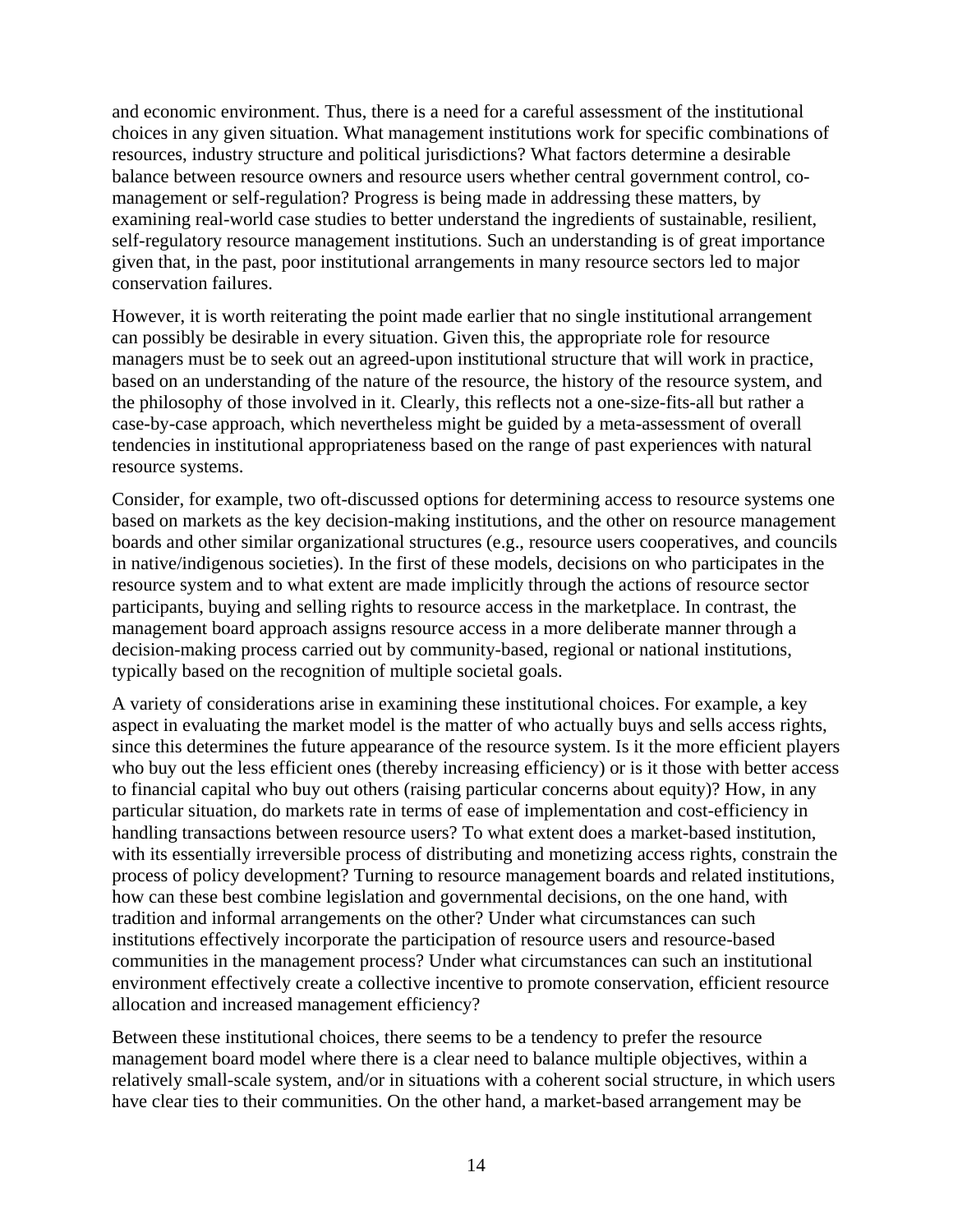<span id="page-14-0"></span>suitable when the resource sector has a predominantly industrial orientation, and when the profit motive dominates over community and socioeconomic goals. However, it must be reiterated again that any such tendencies are by no means absolute. The preferred institutional arrangement will certainly vary with the context, dependent not only on natural and human realities, but also on society's objectives and the varying priorities attached to each.

# **5. Conclusions**

This article has explored the concepts of sustainability and resilience as they apply to the human use of natural resources, and the management of resource uses. Emphasis has been placed on exploring policy directions and institutional arrangements that promote sustainable and resilient natural resource systems. Specific topics of discussion were as follows:

*Policy directions relating to natural resource management:* 

- Developing a management portfolio;
- Applying the precautionary approach;
- Robust and adaptive management.

*Policy directions relating to resource sector structure and interactions:* 

- Co-management and community-based management;
- Planning for efficiency in natural resource systems;
- Managing resource sector capacity;
- Diversifying livelihoods.

## *Policy directions relating to information and monitoring:*

- Developing and utilizing the knowledge base;
- Monitoring sustainability.

## *Institutional arrangements:*

- Sustainable and resilient institutions;
- Institutional effectiveness in achieving sustainability and resilience;
- Institutional choices.

Three major philosophical considerations guide the discussion in this article:

- First, the pursuit of sustainable development requires a multi-dimensional view, incorporating ecological sustainability, as well as socioeconomic, community and institutional components of sustainability. This broad perspective applies as well to resilience; specifically, natural resource strategies must enhance resilience in the ecosystem, the economy, human communities, and relevant institutions.
- Second, since uncertainty is a dominant and permanent feature in natural resource systems, there is a need to *live with uncertainty*. This requires the sort of measures outlined earlier, such as (a) adopting the Precautionary Approach to guide managers on appropriate choices for resource use, erring on the side of conservation, (b) reducing risks through adoption of a broad management portfolio, (c) developing management measures that are robust in the face of uncertainty, and (d) adopting adaptive management approaches.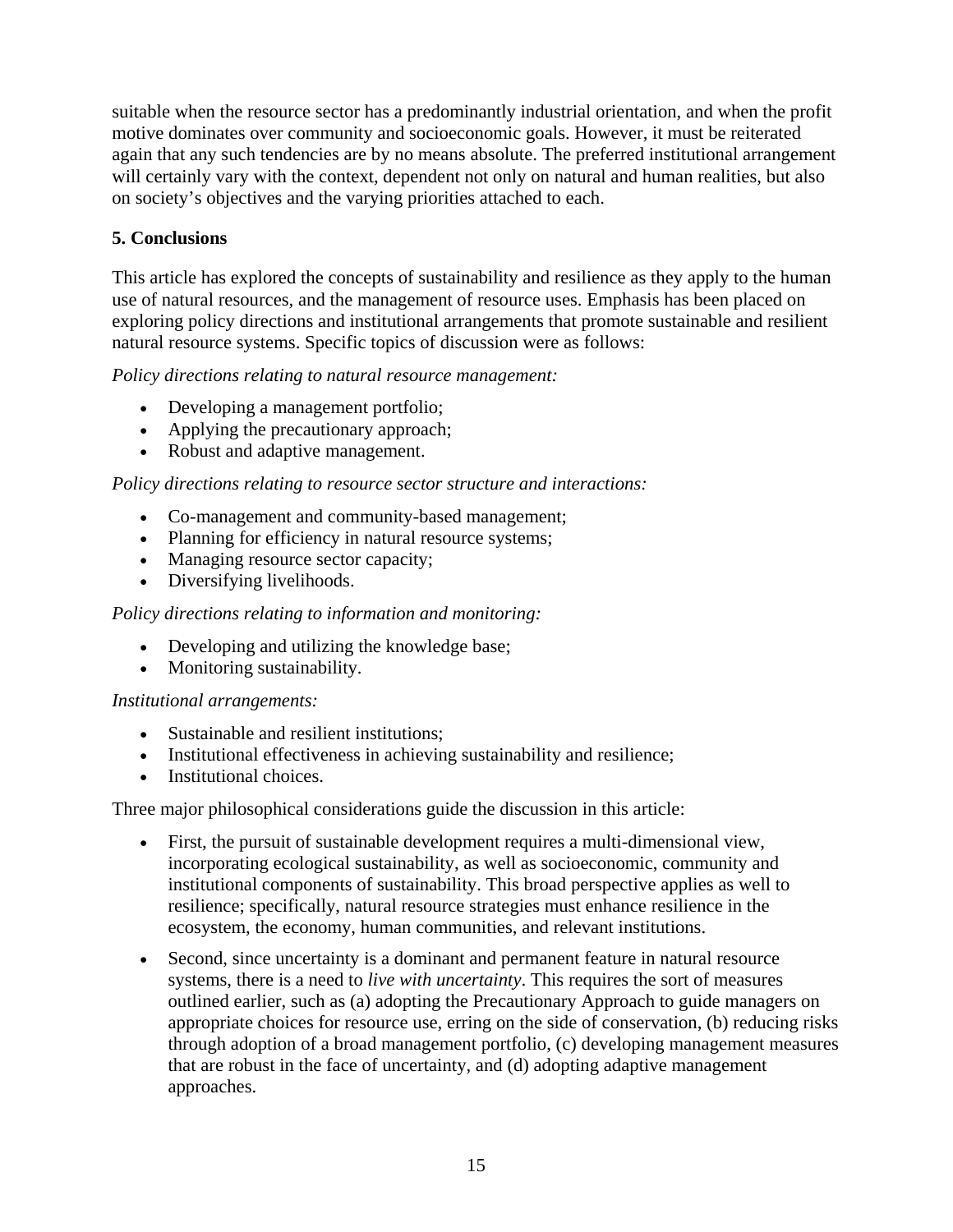<span id="page-15-0"></span>• Third, the move toward sustainability and resilience in natural resource sectors requires an appreciation of the importance of *natural capital* the natural resources themselves, and the underlying ecosystems, providing a range of ecological services such as maintenance of the water cycle, biological diversity and scenic beauty. This broadens the old view of natural resource industries, with a focus exclusively on extracting a resource, and highlights the role of natural capital alongside the more traditionally discussed forms of human capital and physical capital.

While human interaction with the environment involves many aspects beyond natural resource use, certainly the wise use of resources not only lies at the foundation of a sustainable economy, but is also indicative of our capability as a society to live in harmony with nature. While the various policy and institutional measures proposed in this article do not represent an exhaustive coverage of the potential paths toward sustainable and resilient natural resource systems, it is hoped they may provide useful guidance to resource managers and policymakers, as well as those seeking to develop resource management institutions.

#### **Acknowledgements**

The support provided by a Pew Fellowship in Marine Conservation and by the Natural Sciences and Engineering Research Council of Canada, operating grant 6745, is gratefully acknowledged.

#### **Bibliography**

Berkes F. and Folke C. (1998). *Linking Social and Ecological Systems: Management Practices and Social Mechanisms for Building Resilience*. 459 pp. Cambridge, U.K.: Cambridge University Press.

Berkes F. (1999). *Sacred Ecology: Traditional Ecological Knowledge and Resource Management*. 209 pp. Philadelphia, U.S.A.: Taylor and Francis. [This book provides a comprehensive exploration of traditional knowledge, particularly that of native peoples, and the use of that knowledge within natural resource management.]

Bromley D.W., Feeny D., McKean M.A., Peters P., Gilles J.L., Oakerson R.J., Runge C.F. and Thomson J.T. (Editors) (1992). *Making the Commons Work: Theory, Practice and Policy*. 339 pp. San Francisco, U.S.A.: Institute for Contemporary Studies.

Charles A.T. (2001). *Sustainable Fishery Systems*, 370 pp. Oxford U.K.: Blackwell Science. [This book provides an integrated, multidisciplinary perspective on fisheries and fishery management, with an emphasis on sustainability and resilience.]

Folke C. and Berkes F. (1998). *Understanding Dynamics of Ecosystem-Institution Linkages for Building Resilience*. Beijer Discussion Paper Series No.112. Beijer International Institute of Ecological Economics, The Royal Swedish Academy of Sciences. Stockholm, Sweden.

Food and Agriculture Organization (1995). *Precautionary approach to fisheries. Part 1: Guidelines on the precautionary approach to capture fisheries and species introductions*. FAO Fisheries Technical Paper No. 350, Part 1. FAO, Rome, Italy. [This is an oft-referenced report describing the precautionary approach as applied to fisheries.]

Holling C.S. (1973). Resilience and stability of ecological systems. *Annual Review of Ecology and Systematics*, Vol.4, pp.1-23. [This is Hollings seminal paper on the concept of resilience, and its implications for ecosystems.]

Holling C.S. (Editor) (1978). *Adaptive Environmental Assessment and Management*. 377 pp. New York, U.S.A.: Wiley. [This follows up on the preceding reference, developing an adaptive approach to environmental management.]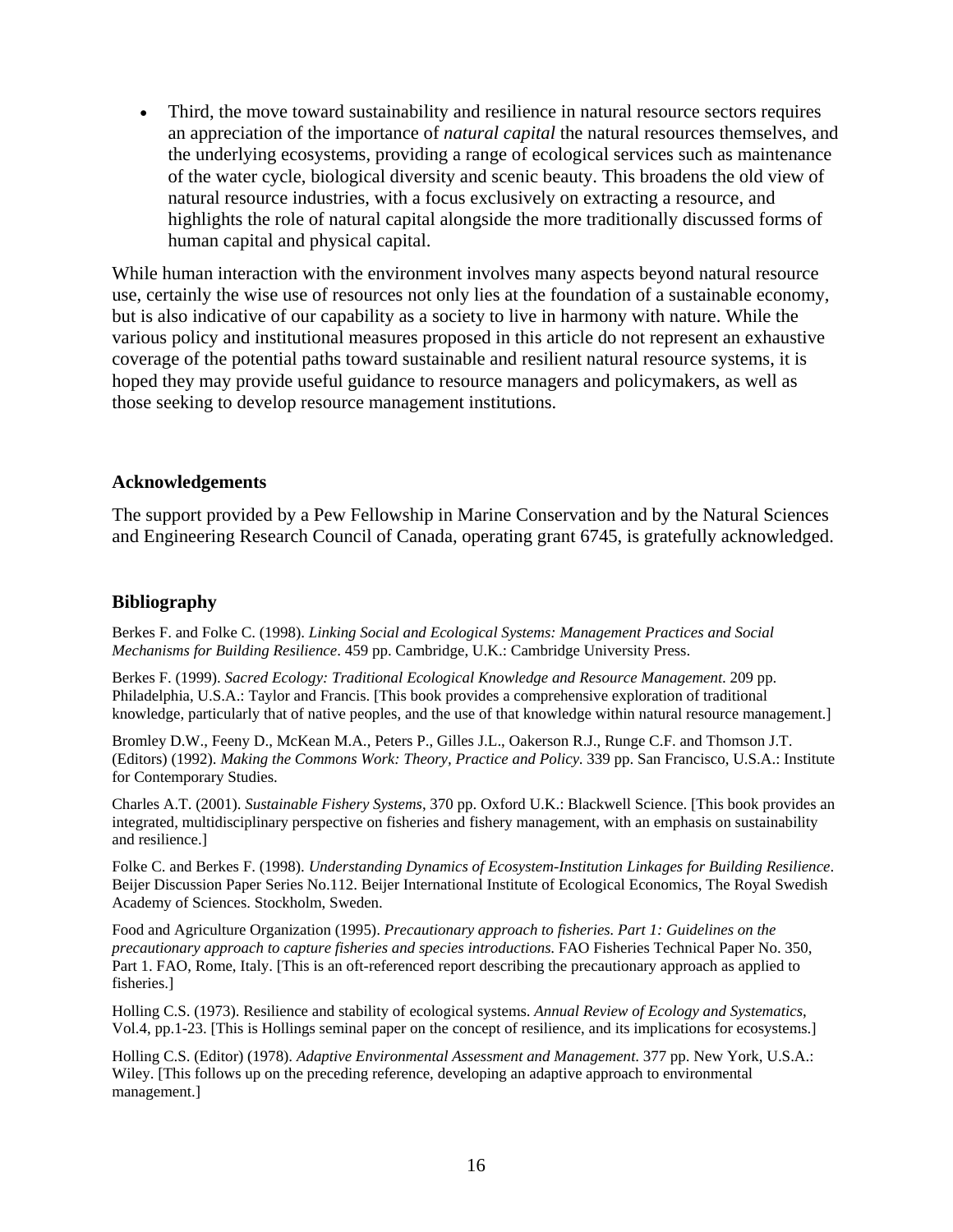Jansson A., Hammer M., Folke C. and Costanza R. (Editors) (1994). *Investing in Natural Capital: The Ecological Economics Approach to Sustainability*. 504 pp. Washington, U.S.A.: Island Press. [This collection of papers describes a range of ideas and approaches relating to the sustainability and resilience of resource systems.]

Ostrom E. (1990). *Governing the Commons*. 280 pp. Cambridge, U.K.: Cambridge University Press. [This book and the following two references describe Ostroms seminal thinking on the formation and sustainability of institutions for natural resource management.]

Ostrom E. (1992). The rudiments of a theory of the origins, survival, and performance of common-property institutions. *Making the Commons Work: Theory, Practice and Policy*. (ed. D.W. Bromley, D. Feeny, M.A. McKean, P. Peters, J.L. Gilles, R.J. Oakerson, C.F. Runge and J.T. Thomson), pp.293-318. Institute for Contemporary Studies. San Francisco, U.S.A. [See above.]

Ostrom E. (1995). Designing complexity to govern complexity. In: *Property Rights and the Environment: Social and Ecological Issues*. (Ed. by S. Hanna and M. Munasinghe), pp.33-45. Beijer International Institute of Ecological Economics and the World Bank. Washington, U.S.A. [See above.]

World Commission on Environment and Development (1987). *Our Common Future*, Oxford, U.K.: Oxford University Press. [This is the classic reference on sustainable development, by the Brundtland Commission.]

**To cite this chapter:**

Anthony T. Charles, "Sustainability and Resilience in Natural Resource Systems: Policy Directions and Management Institutions", In: *Encyclopedia of Life Support Systems (EOLSS),* Developed under the Auspices of the UNESCO, Eolss Publishers, Oxford ,UK, [http://www.eolss.net] ©Copyright 2004 Eolss Publishers. All rights reserved. Encyclopedia of Life Support Systems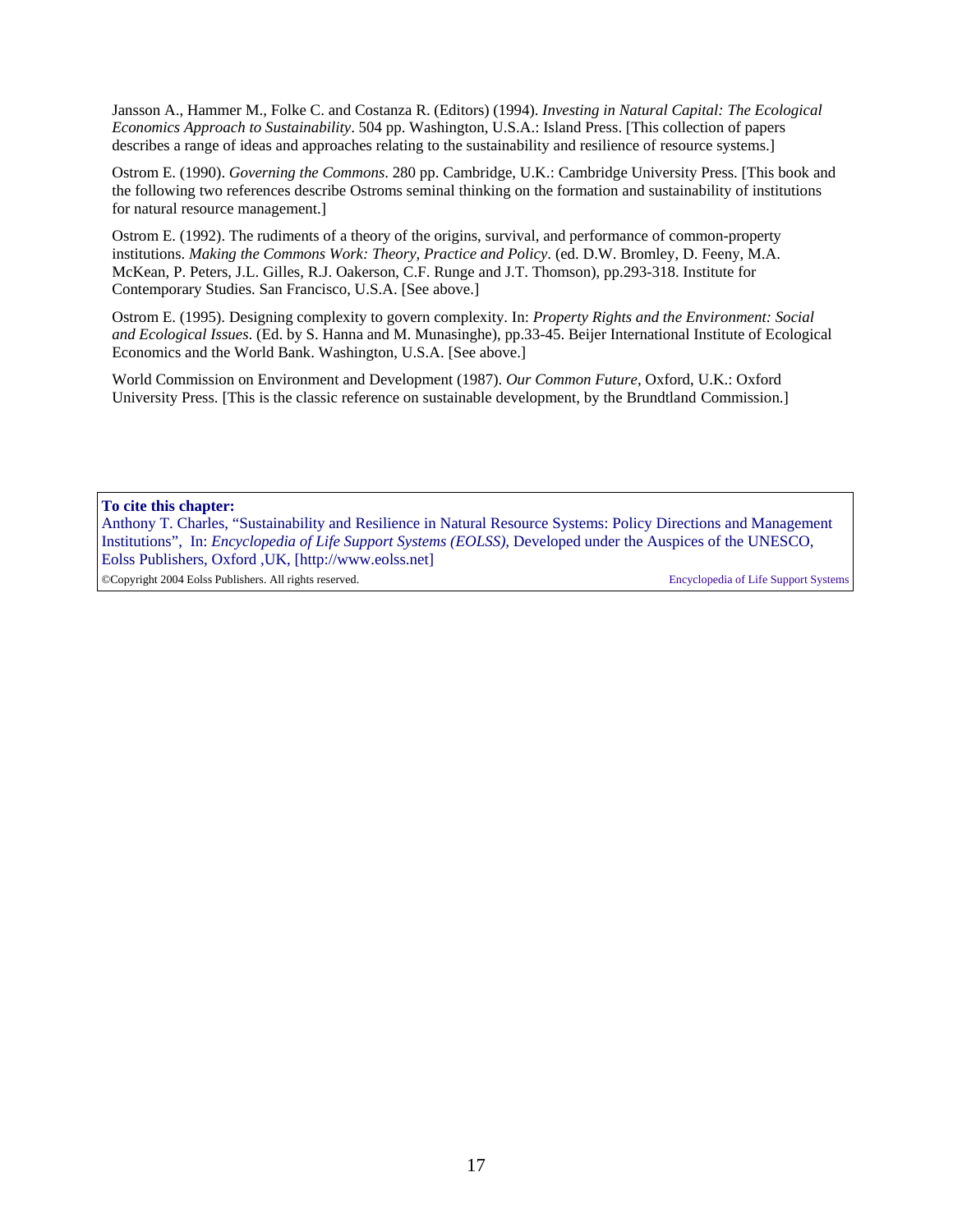#### **Ecological Sustainability:**

- 1. Are exploitation levels on directly impacted resources such that ecosystem sustainability and resilience are maintained (or at least not reduced excessively)?
- 2. Are indirect impacts reasonably understood to the extent required to ensure sustainability?
- 3. Are impacts on the ecosystem as a whole reasonably understood to the extent required to maintain overall resilience?
- 4. Are alternative systems of management and/or utilization available so that pressures from any increased demands placed on the system do not increase beyond management capabilities?
- 5. Are imposed stresses and rates of change likely to be within the bounds of ecosystem resilience?

### **Socioeconomic Sustainability:**

- 1. Will the activity increase the aggregate long-term rate of employment?
- 2. Will the project enhance economic viability in the local and regional systems?
- 3. Are possible impacts on input and output prices understood?
- 4. Are changes in natural capital incorporated into national accounting practices?
- 5. Are current and projected levels of distributional equity in the system sufficient?
- 6. Will long-term livelihood security be maintained or increased?

## **Community Sustainability:**

- 1. Is the project likely to maintain or increase the long-term stability of affected communities?
- 2. Does the local population have access to the resource base?
- 3. Is the local population integrated into resource management and development practices?
- 4. Are traditional value systems of importance to the community maintained?
- 5. Are traditional resource and environmental management methods utilized to the extent possible?
- 6. Are there adverse impacts that unduly affect particular components of the community, such as youth or particular religious groups?

## **Institutional Sustainability:**

- 1. Will the long-term capabilities of corresponding institutions be increased?
- 2. Is financial viability likely in the long term, or does the intrinsic importance of the resource system justify ongoing support from society regardless?